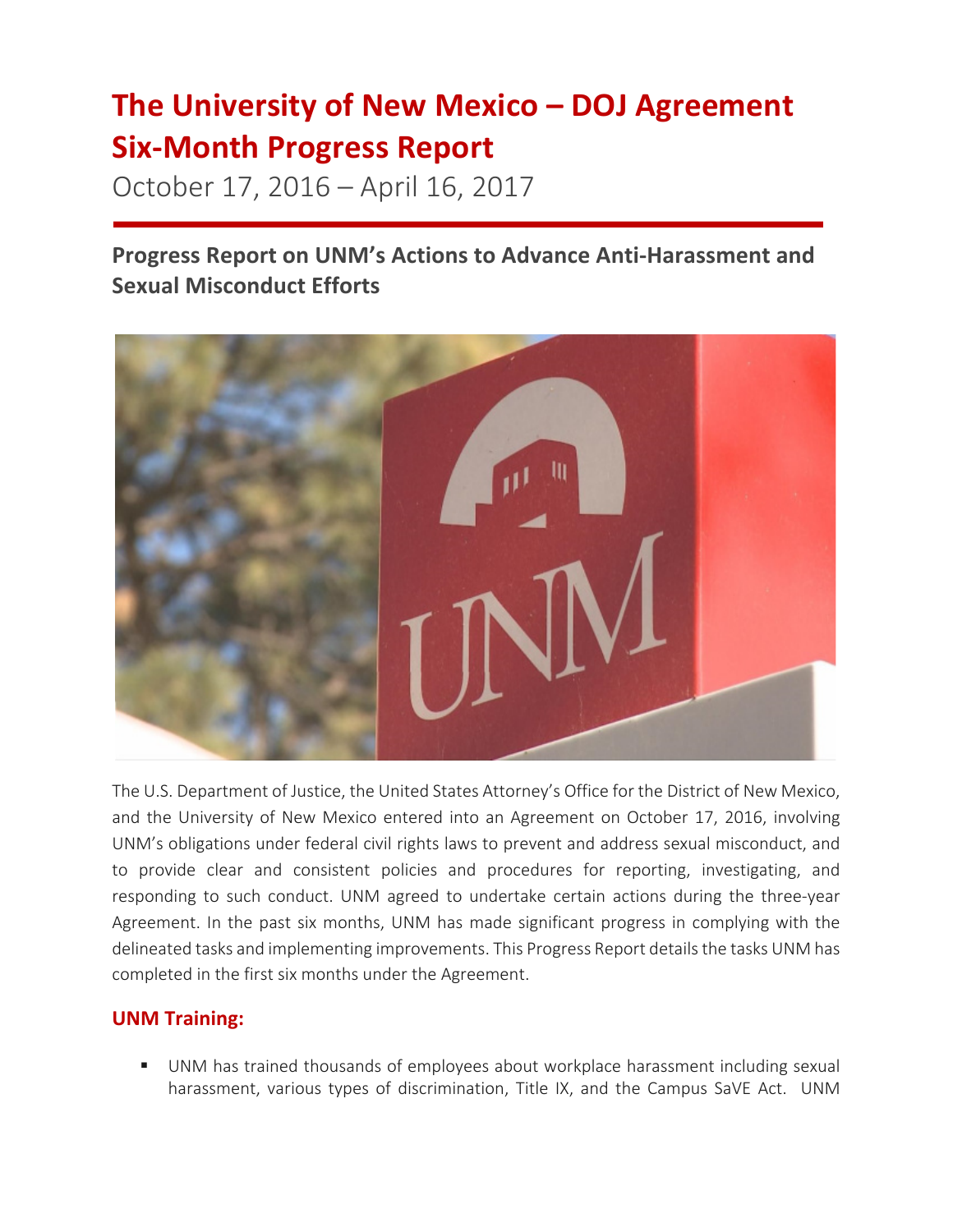currently requires all faculty, staff, and student employees take an online training course, "Intersections: Preventing Discrimination and Harassment," on an annual basis. This acrossthe-board training makes the campus safer for everyone.

For the 2016 calendar year, UNM's employee training had broad participation by our faculty, staff, and student employees.

| <b>Regular Staff</b>           | % Complete |
|--------------------------------|------------|
| <b>Contract Staff</b>          | 99.4%      |
| <b>CWA Bargaining Unit</b>     | 97.7%      |
| <b>Exempt Staff</b>            | 99.6%      |
| Non-Exempt Staff               | 99.1%      |
| Police Bargaining Unit         | 97.6%      |
| <b>USUNM Bargaining Unit</b>   | 98.7%      |
| <b>Total Regular Staff</b>     | 99.1%      |
| <b>Regular Faculty</b>         | % Complete |
| 12 Month Faculty               | 97.9%      |
| 9 Month Faculty                | 95.4%      |
| <b>Executive Faculty</b>       | 100.0%     |
| Post Doctoral and Fellows      | 97.3%      |
| <b>Total Regular Faculty</b>   | 96.9%      |
| <b>Student Employees</b>       | % Complete |
| Students - Monthly             | 100.0%     |
| Students Bi-weekly             | 91.6%      |
| Graduate Student Bi-Weekly     | 84.9%      |
| Graduate Student Monthly       | 94.3%      |
| <b>Total Student Employees</b> | 92.5%      |
| Temporary and On Call Staff    | % Complete |
| <b>Exempt Temporary Staff</b>  | 71.4%      |
| On Call Staff                  | 74.9%      |
| <b>Teaching Non-Credit</b>     | 31.4%      |
| <b>Temporary Faculty</b>       | 66.7%      |
| Temporary Staff Bi-Weekly      | 93.5%      |

Total Temporary/On Call 61.6%

**E** Of the 13,649 UNM faculty, staff, and student employees, 12,321 individuals (90.3%) completed the required "Intersections: Preventing Discrimination and Harassment" **training in 2016.**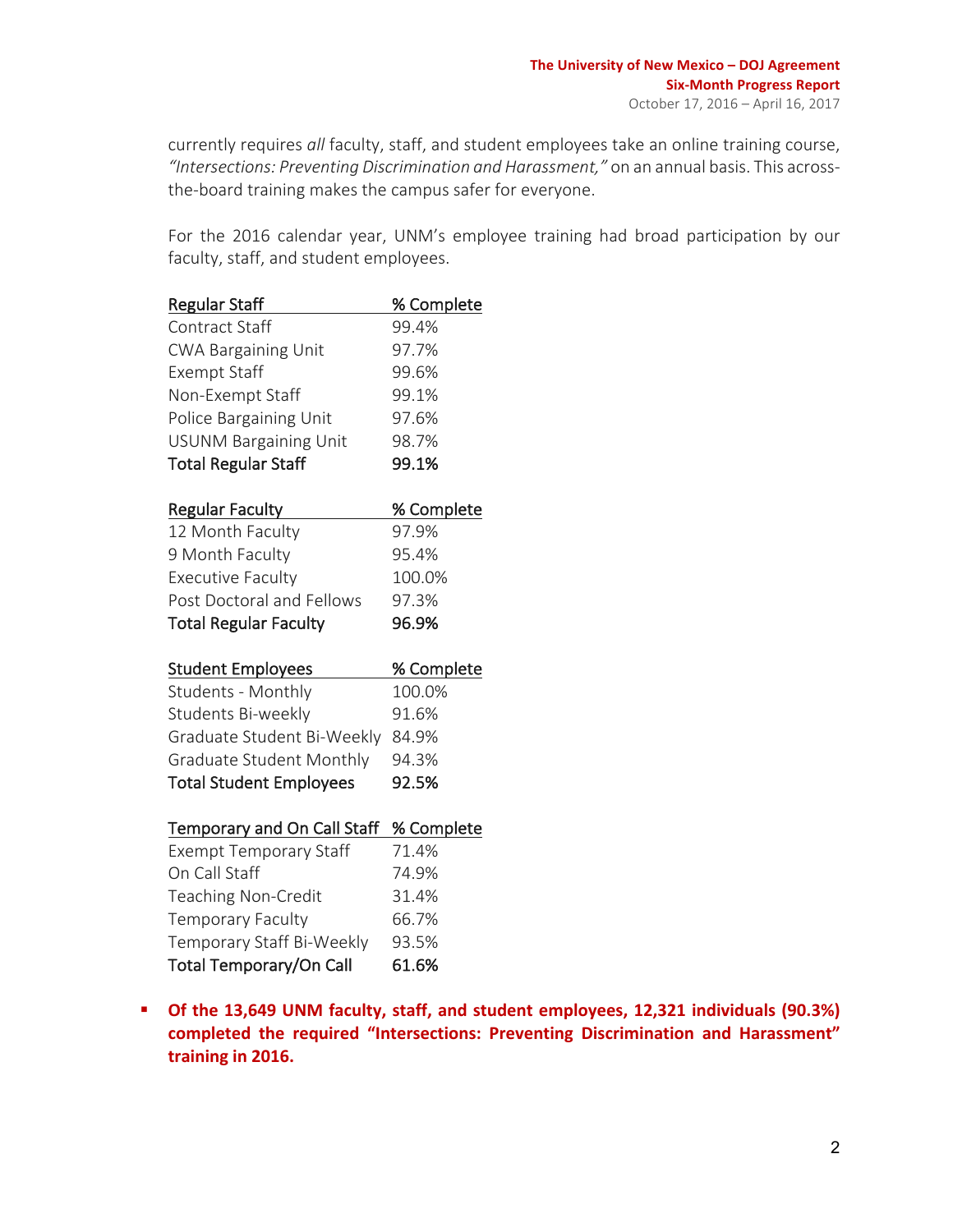- UNM will continue this all-employee training effort in 2017 and beyond.
- **•** Pursuant to the Agreement, UNM is providing interactive and intensive *in-person* training regarding the prevention of sexual harassment and misconduct and our policies and procedures regarding Title IX complaints to thousands of students on the campus. In March 2017, all UNM students were notified by email about the training requirement. The notice was also disseminated through UNM's website and social media outlets.
- **E** The in-person training program, entitled "*The Grey Area*," is approximately 1.5 hours in length and is comprised of two sessions  $-$  a large group session and a smaller, interactive session. In the sessions, students examine the interconnected issues of dating and domestic violence, sexual violence, bystander intervention, and consent through a variety of discussions and supportive materials.
- UNM's LoboRESPECT Advocacy Center has completed the following training initiatives:
	- o Prior to March 2017, 8,015 students were trained through new student orientation sessions;
	- $\circ$  **"The Grey Area" in-person training sessions for upperclassmen started in March 2017** and are being offered across the campus at varying times and locations. **Since March 24, 2017, 16 training sessions have been completed and 11 training** sessions have been scheduled for the remainder of Spring 2017 (anticipating **more than 1500 students will be trained by the end of the Spring semester);**
	- o Train-the-Trainer workshops have been completed at Valencia, Los Alamos, Taos and Gallup Branches;
	- o Attendance tracking automated through the LoboCard system is being developed and will be in use by mid-April; and,
	- o "*The Grey Area for Graduate and Professional Students*" training programs are being developed and will begin in mid-May 2017.
- The Agreement requires that UNM personnel involved in processing, investigating, or resolving complaints of sexual misconduct receive additional training. This includes intensive and specialized training for Office of Equal Opportunity staff members, UNM Police Officers, and Dean of Students Office personnel who are likely to receive reports, investigate, and handle discipline involving sexual harassment and misconduct.

## **Example 1 Staff members at the UNM Police Department, Office of Equal Opportunity, and Dean** of Students Office have collectively participated in more than 1,200 hours of training focused on Title IX, Trauma Informed Investigation, Inherent Bias, and Rape Crisis.

**•** In January 2017, UNM engaged Dr. Chris Wilson, a nationally known professional trainer, to conduct an intensive, multi-day training session relating to *Forensic Experiential Trauma Interview (FETI)* within the Sexual Assault Investigation Response for numerous University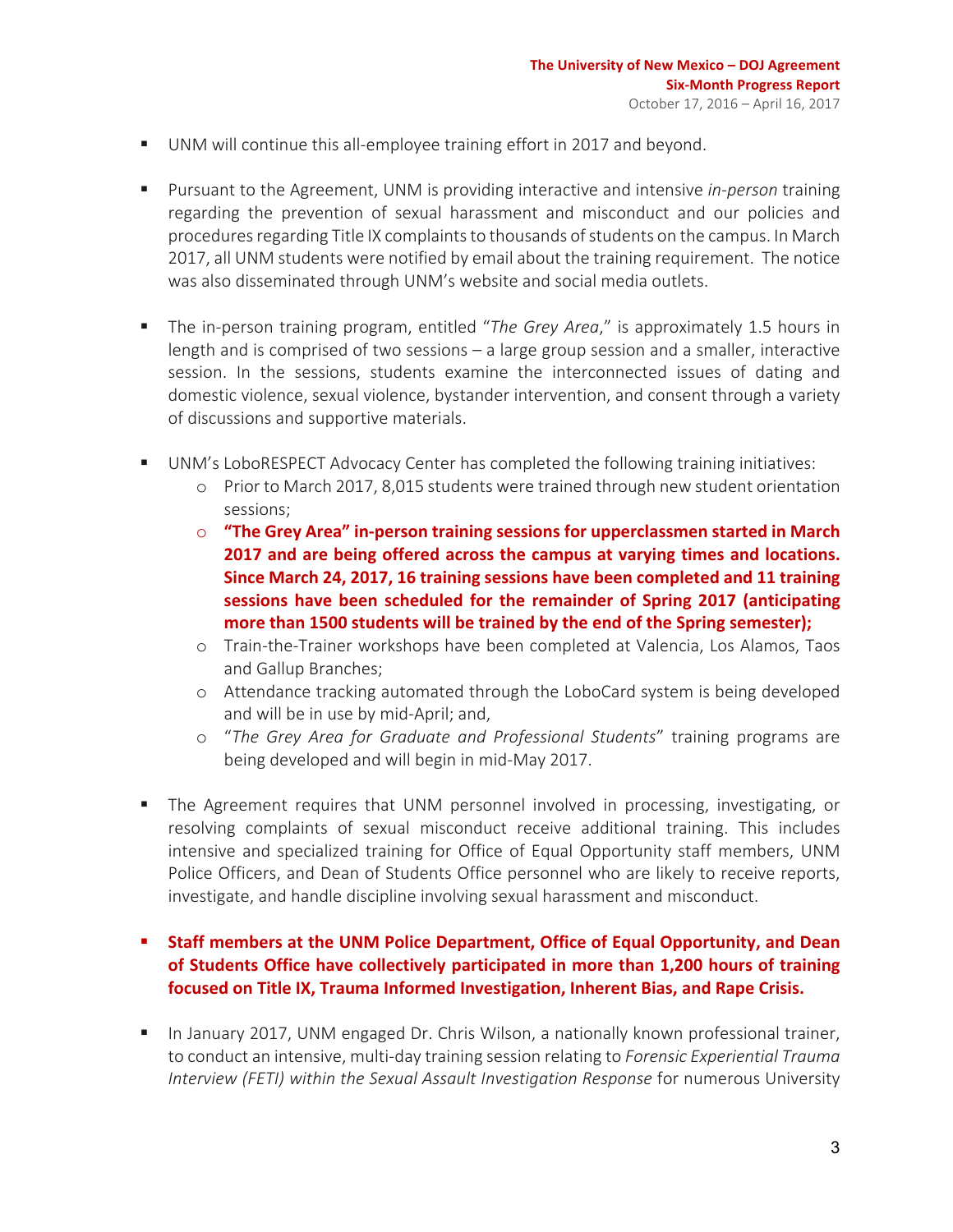employees. This training enables response staff to gather evidence more effectively and to better understand the traumatized person's experience.

■ On November 1, 2016, the UNM Police Department adopted a written protocol for all police officers who respond to or investigate allegations of sexual assault requiring training at least annually.

## **Policies, Procedures & Practices:**

■ The Agreement requires changes to several of UNM's policies, procedures, and practices relating to sexual harassment and misconduct. Prior to the start of the Department of Justice investigation, UNM drafted a new comprehensive policy on sexual violence, which was issued as University Administrative Policy (UAP) 2740 on May 15, 2015. In the fall of 2016, UNM's Policy Office convened the Sexual Harassment Policy Committee to discuss revising several University Administrative Policies to make further refinements. The Committee has representation from the major campus constituency groups (administrators, faculty, staff, and students), as well as from the Albuquerque Rape Crisis Center and SANE - Sexual Assault Nurse Examiners. The Committee's final drafts will be vetted with the entire UNM community as well as the Department of Justice.

## **E** As part of the Agreement, UNM has improved its procedures to provide reliable, prompt, and impartial investigation, adjudication, and appeal of all complaints of sexual harassment and misconduct.

- The Office of Equal Opportunity's revised procedures and guidance documents are clear and effective, intended to streamline the manner in which the Office of Equal Opportunity investigates claims that are raised. This better aligns the University's procedures with the recommendations from the Department of Justice. Newly adopted Office of Equal Opportunity procedures include:
	- o Discrimination Claims Procedure;
	- o Checklist for Formal Investigation Process Individual; and,
	- o Checklist for Formal Investigation Process Departmental.
- Newly adopted Dean of Students Office procedures include:
	- o Supportive measures, such as Academic and Administrative Measures; and,
	- o Safety measures, such as Interim Bans and No Contact Directives.
- New guidance documents improve regular communication between UNM Units.
	- o The UNM Police Department and the Office of Equal Opportunity finalized a Memorandum of Understanding detailing how they will work together on sexual harassment and misconduct cases;
	- o The Dean of Students Office and the Office of Equal Opportunity finalized a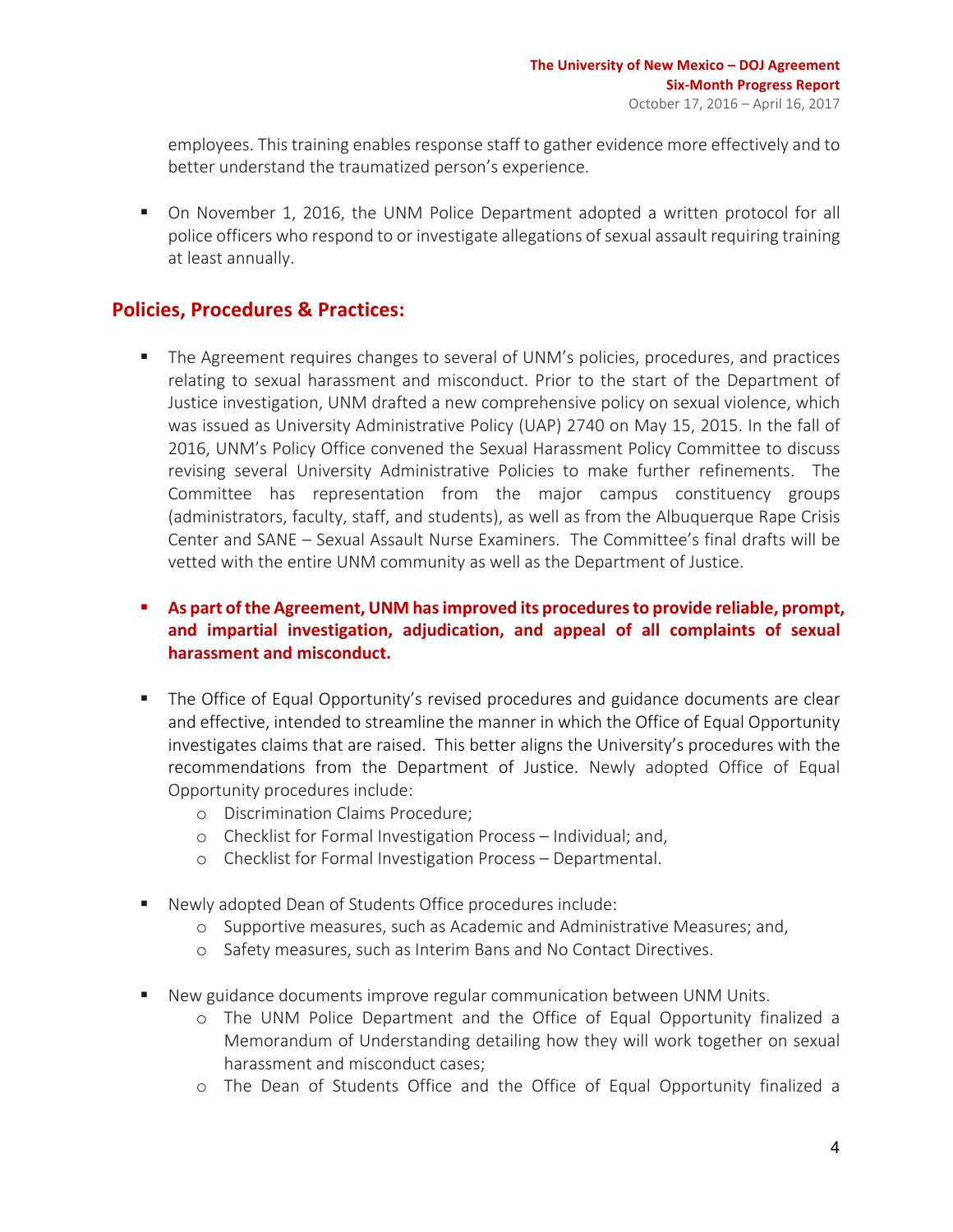Memorandum of Understanding describing how they will work together on sexual harassment and misconduct cases; and,

- $\circ$  The UNM Police Department has developed a system for consistent referrals of sexual harassment and misconduct cases to UNM's Title IX Coordinator.
- UNM has started to implement new internal reporting systems to record crucial information involving the investigation of sexual harassment and misconduct matters.

# **Staffing:**

- UNM has a Title IX Coordinator and five (5) Civil Rights Investigators who work in the Office of Equal Opportunity on sexual harassment and misconduct matters. Although two of the investigator position were temporary, UNM recently established permanent funding in next year's budget for these positions. In addition, a new Administrative Assistant was recently hired in the Office of Equal Opportunity to assist with data collection and input, quality assurance of data, and administrative tasks to support investigators.
- UNM's Dean of Students Office recently hired two (2) Trainers/Advocates to assist with *The Grey Area* in-person student training effort and to provide support and advocacy through the LoboRESPECT office. With this addition, the Dean of Students Office now utilizes seven (7) Advocates, five (5) in LoboRESPECT and two (2) in the Women's Resource Center. In addition, the Dean of Students Office is in the process of hiring additional staff to create more consistency of service.
- **UNM's Women's Resource Center recently hired a new Director. The Center is a place** of advocacy, support, and safety for all members of UNM and the greater community.
- The Women's Resource Center also hired a gendered violence Program Coordinator who, in collaboration with the Education Coordinator at LoboRESPECT, designed a program to provide peer educators with tools, knowledge, and skills-based workshops on the following topics: sexual violence prevention, hate bias and discrimination prevention, alcohol and substance abuse, suicide prevention, and bystander intervention. In addition, the Center added an Academic Advisor one (1) day a week so students can receive academic support in the same safe space they are receiving other support services.

# **Campus-wide Efforts:**

- UNM receives suggestions on improving the campus climate through climate surveys:
	- $\circ$  In the Spring semester of 2016, UNM conducted a Main Campus-wide climate survey to assess the campus climate and make sure that UNM is serving the student population. The results are located at http://oeo.unm.edu/titleix/campus\_climate\_survey.html. In particular, the results of this climate survey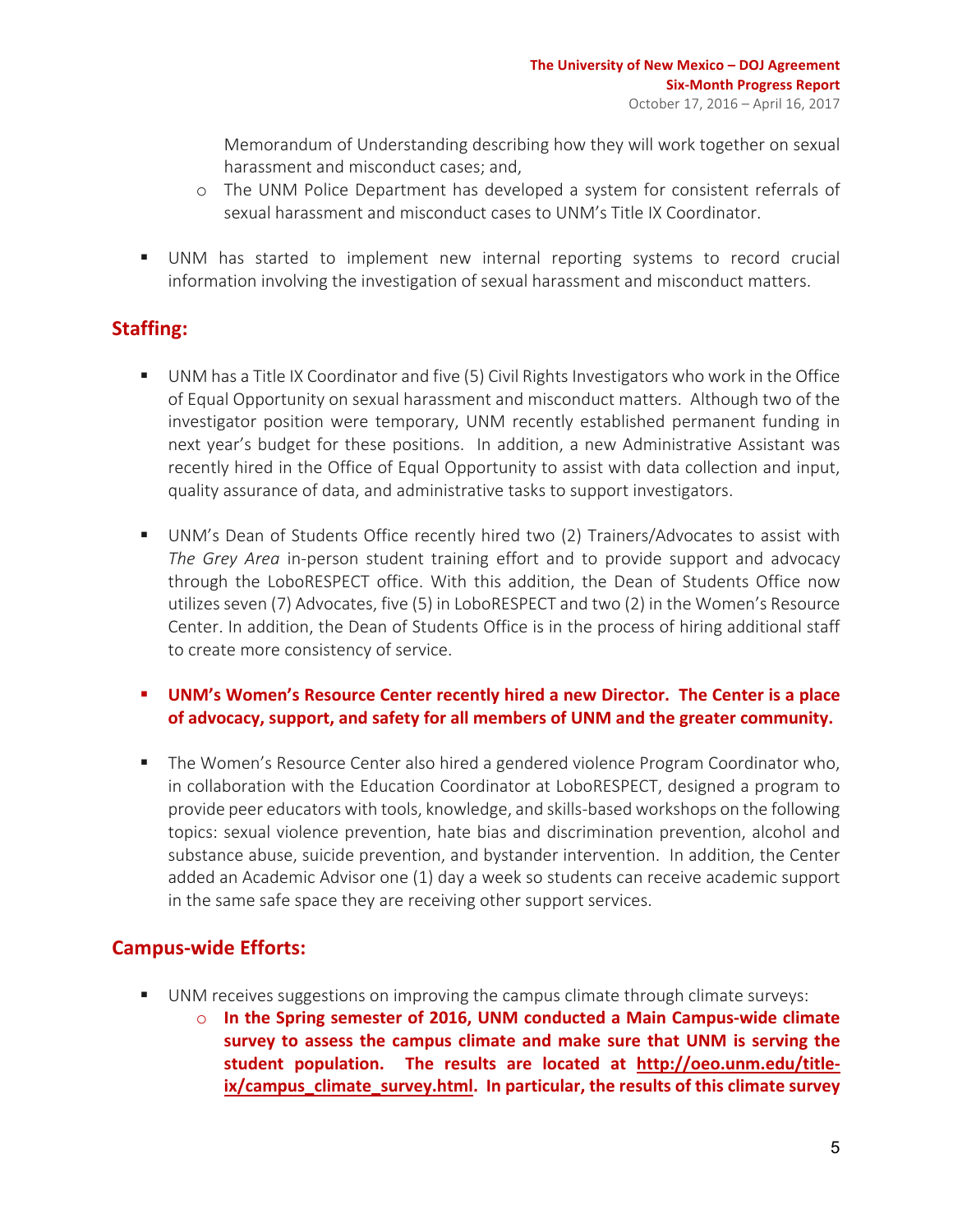## concluded that a majority of students generally knew that UNM had a policy prohibiting sexual misconduct and recognized where to get help on campus.

- o In April 2017, UNM launched additional climate surveys at UNM's Branch Campus locations. These surveys will 1) assess students' attitudes and knowledge regarding what constitutes prohibited sexual harassment and retaliation; 2) gather information regarding students' experience with sexual harassment while attending the University; 3) determine whether students know when and how to report such harassment; 4) gauge students' comfort level with reporting sexual harassment; 5) identify barriers to reporting; and 6) assess students' familiarity with the University's outreach, education, and prevention efforts to identify which strategies are effective.
- $\circ$  UNM recently partnered with the University of Kentucky as part of a CDC grant to provide the Multi-College Bystander Efficacy Evaluation study at UNM that will facilitate Main Campus climate surveys from 2017 to 2019.
- On February 1, 2017, UNM implemented a Monitoring Program to assess the effectiveness of its efforts to prevent and address sexual harassment and retaliation and to promote a non-discriminatory school climate. These efforts include continued campus climate surveys on sexual misconduct, evaluations of student and staff/faculty trainings, and focus groups with students to assess qualitatively how UNM can improve reporting and responding to incidents of sexual misconduct and retaliation.
- **•** In April 2017, numerous UNM campus activities are centered around Sexual Assault Awareness Month, including:
	- o LGBTQ Resource Center sponsored event, "*Let's Talk About Sex*;"
	- $\circ$  Sexual assault awareness rally organized by the Office of Equal Opportunity;
	- o UNM Police Department sponsored event, "*Coffee with a Cop*;"
	- o Women's Resource Center conducted educational outreach at four events, launched a "*Dear Survivor*" campaign and hosted "*I Heart Female Orgasm*", a national program focused on consent, sex positivity and healthy communication.

# **Faculty Efforts:**

- **UNM faculty has been very engaged in improving the campus environment. In the fall** of 2016, UNM faculty members created Faculty for a Sexual Assault Free Environment at UNM to focus on the execution of the DOJ agreement and/or sexual harassment and misconduct at UNM. Faculty SAFE UNM, has a core group of approximately 20 faculty members and more than 60 others who monitor the work of the group.
- **In February 2017, Faculty SAFE UNM, in cooperation with the Feminist Research Institute,** the Health Sciences Center Faculty Council, and the Office of Equal Opportunity, hosted Dr. Jennifer Freyd from the University of Oregon for a keynote lecture and to meet with faculty,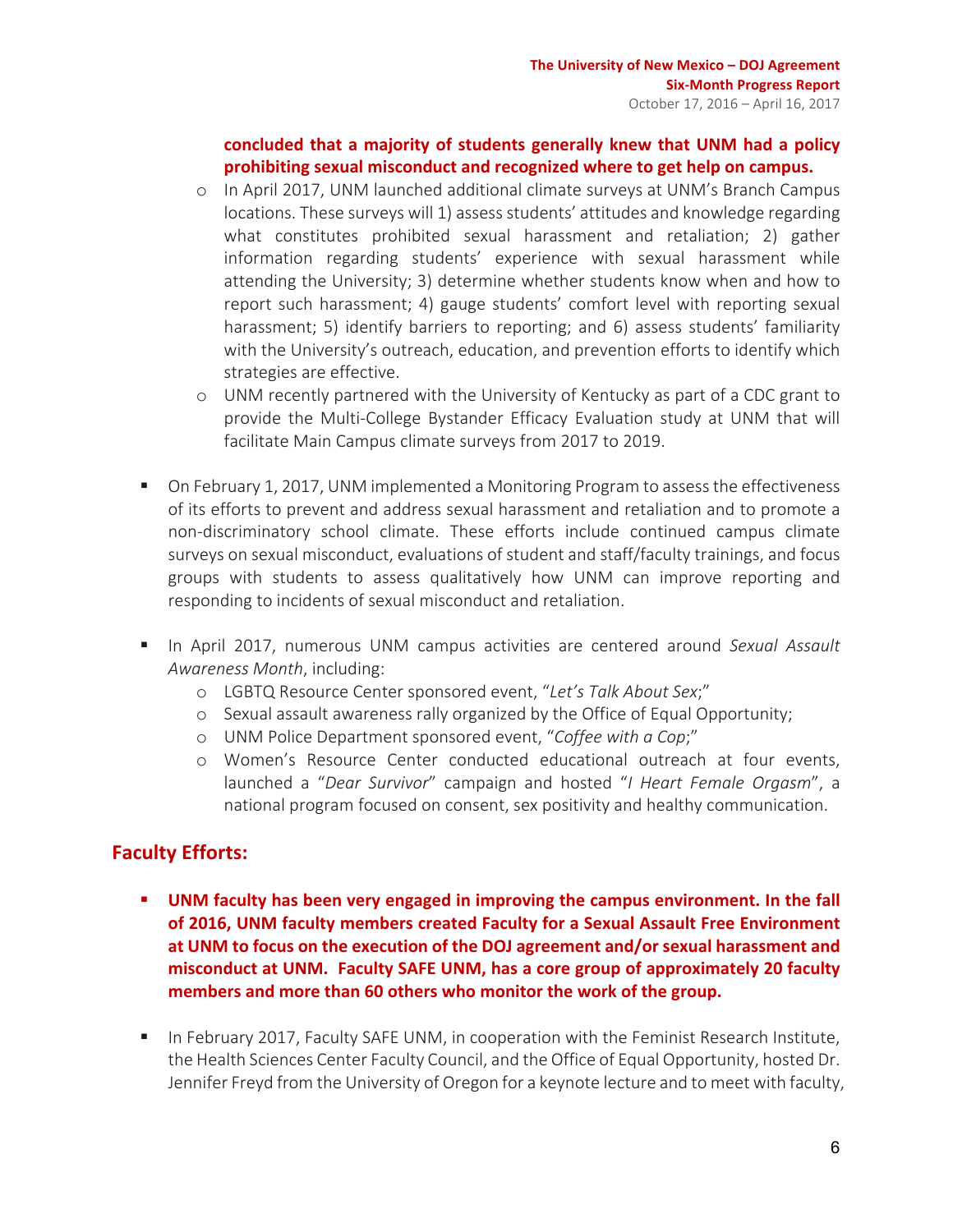administrators, staff, and police engaged with Title IX compliance on the UNM campus, as part of Faculty SAFE UNM's efforts to collaborate in strengthening research-based responses to sexual harassment and violence at UNM.

- Faculty offer a variety of courses that directly address topics of relationship violence and/or sexual misconduct, including undergraduate and graduate level courses, across the UNM campus, including the Health Sciences Center and the School of Law.
- Representatives of Faculty SAFE serve on both Policy Office and Title IX committees, where they play an active and collaborative role in the development of UNM policies on sexual harassment and misconduct.
- Faculty have spearheaded efforts to increase research on sexual violence and gender inequality at UNM, by bringing the CDC-funded University of Kentucky Multi-College Bystander Efficacy Evaluation study to UNM in 2017 to 2019.

## Web **Resources:**

- **■** LoboRESPECT is the name of UNM's comprehensive approach to preventing and responding to sexual violence in the campus community. The LoboRESPECT website includes information on UNM's prevention education efforts and programs, services, and support for victims of sexual violence, our policies and sanctions, and much more. The website can be found at: http://loborespect.unm.edu/about.html
- Information about "*The Grey Area*" in-person student training program for the prevention of sexual harassment and misconduct and policies and procedures regarding Title IX complaints is located at: http://thegreyarea.unm.edu. More dates and times will be added as they become available. Many departments and colleges across campus will be hosting additional training sessions.
- Newly adopted Office of Equal Opportunity procedures can be found at: https://oeo.unm.edu/index.html
- Notices and information about UNM's Title IX Coordinator have been widely disseminated to the University community. Additional information regarding the Title IX Coordinator is located at: https://oeo.unm.edu/title-ix/index.html
- Additional information about Faculty SAFE UNM can be found at: https://facultysafeunm.wordpress.com/about/